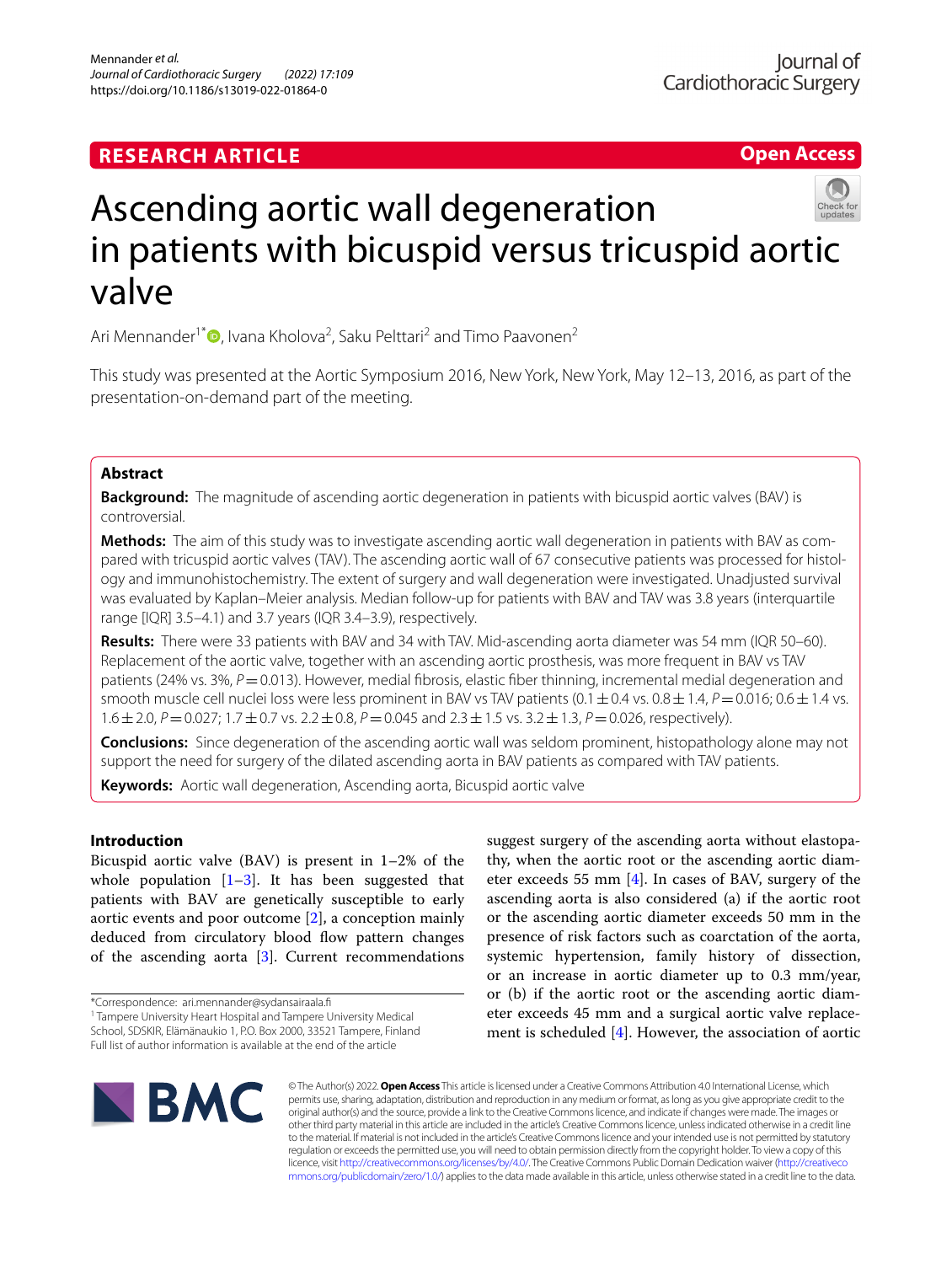wall degeneration with BAV and outcome after surgery remains controversial [\[5](#page-5-4)[–8](#page-5-5)].

The Consensus statement on surgical pathology of the aorta from the Society for Cardiovascular Pathology and the Association for European Cardiovascular Pathology was recently launched to clarify the nomenclature and diagnostic criteria of degeneration  $[9]$  $[9]$ . The Consensus statement describes detailed means to investigate degenerative aortic wall changes pertinent to the development of an ongoing aortic disease. As the ultimate aim of surgery for the ascending aorta is to prevent aortic events, the aim of this study was to investigate the presence and signifcance of ascending aortic wall degeneration in BAV patients as compared with tricuspid aortic valve (TAV) patients undergoing surgery for the ascending aorta in a single-center patient cohort.

# **Methods**

# **Study protocol and surgery**

After institutional review board approval (Ethical Committee of the Tampere University Hospital, Tampere, Finland, R15013), the need for informed consent was waived and the study conforms to the ethical guidelines of the Declaration of Helsinki. The ascending aortic wall resection of 67 consecutive patients undergoing surgery for dilatation of ascending aorta was obtained and processed for histology. Ascending aortic aneurysm was preoperatively confrmed and evaluated with computer tomography (CT). According to our Institutional policy, aortic aneurysm included an aortic diameter more than 5.0–5.5 cm wide or aortic growth more than 1 cm in a year. This definition was adjusted to the presence of Marfan syndrome, sex, patient size and symptoms according to The Yale Center criteria  $[10]$  $[10]$  $[10]$ . Surgery was performed between December 2006 and August 2012.

The decision on the extension of resection and surgical technique was at the discretion of the operating surgeon. When aortic aneurysm, including the sinotubular junction (STJ), was estimated as the reason for aortic regurgitation, STJ was tailored for a suitable graft in a supracoronary fashion. Whenever dilatation included the aorta root, a radical resection of the dilated ascending aorta, together with the root and the aortic valve, was performed. The graft size was estimated by the principal surgeon. Since the surgical procedure was performed upon surgical decision, the sample was procured from the middle of the resected area of the ascending aorta at the vicinity of STJ including the intact aortic wall.

## **Histology and immunohistochemistry**

Two to five blocks of resected intact ascending aorta were embedded in paraffin, cut to  $4 \mu m$  thick segments and stained with Hematoxylin and Eosin, Verhoeff-van

Gieson, Elastase-van Gieson and Periodic Acid-Schif. A representative, 1-cm long piece of ascending aortic wall corresponding to all diferent staining was evaluated systematically for all resected samples procured during surgery (Fig.  $1$ ).

Aortic wall histology and immunohistochemistry was performed using Ventana Lifesciences Benchmark XT© Staining module for leukocytes, T- and B-lymphocytes, plasma cells, macrophages, smooth muscle cells, cell proliferation, elastase and van Gieson staining. Ventana Lifesciences Antibody Dilution Bufer© was utilized for dilution media. The heights of different layers (adventitia, media and intima) were calculated for each sample [[11\]](#page-5-8).

# **Quantifcation of medial degeneration**

Medial degeneration of the ascending aorta was assessed by quantifying 11 diferent variables describing medial and adventitial damage  $[9, 12]$  $[9, 12]$  $[9, 12]$ . These included medial fbrosis, elastic fber disorganization, elastic fber loss/ fragmentation, elastic fber thinning, laminar medial collapse, classifcation of medial degeneration, mucoid extracellular matrix accumulation, smooth muscle cell disorganization, smooth muscle cell nuclei loss and medial thickness of vasa vasorum, and adventitial fbrosis. According to the consensus, the variables describing medial degeneration were categorized as none, mild, moderate and severe on a scale of 0–3 [[9\]](#page-5-6).

#### **Follow‑up protocol**

Documentation of mortality and morbidity was available for all the patients. For the included study patients, follow-up consisted of physical examination and echocardiography at three months after surgery, and on-demand thereafter including computed tomography. Morbidity after surgery included documentation of concomitant coronary artery bypass grafting, pacemaker implantation, cerebral stroke, reoperation, and aortic event.

<span id="page-1-0"></span>

showing disruptions of elastic laminae indicative for degenerative medial layer (black arrows)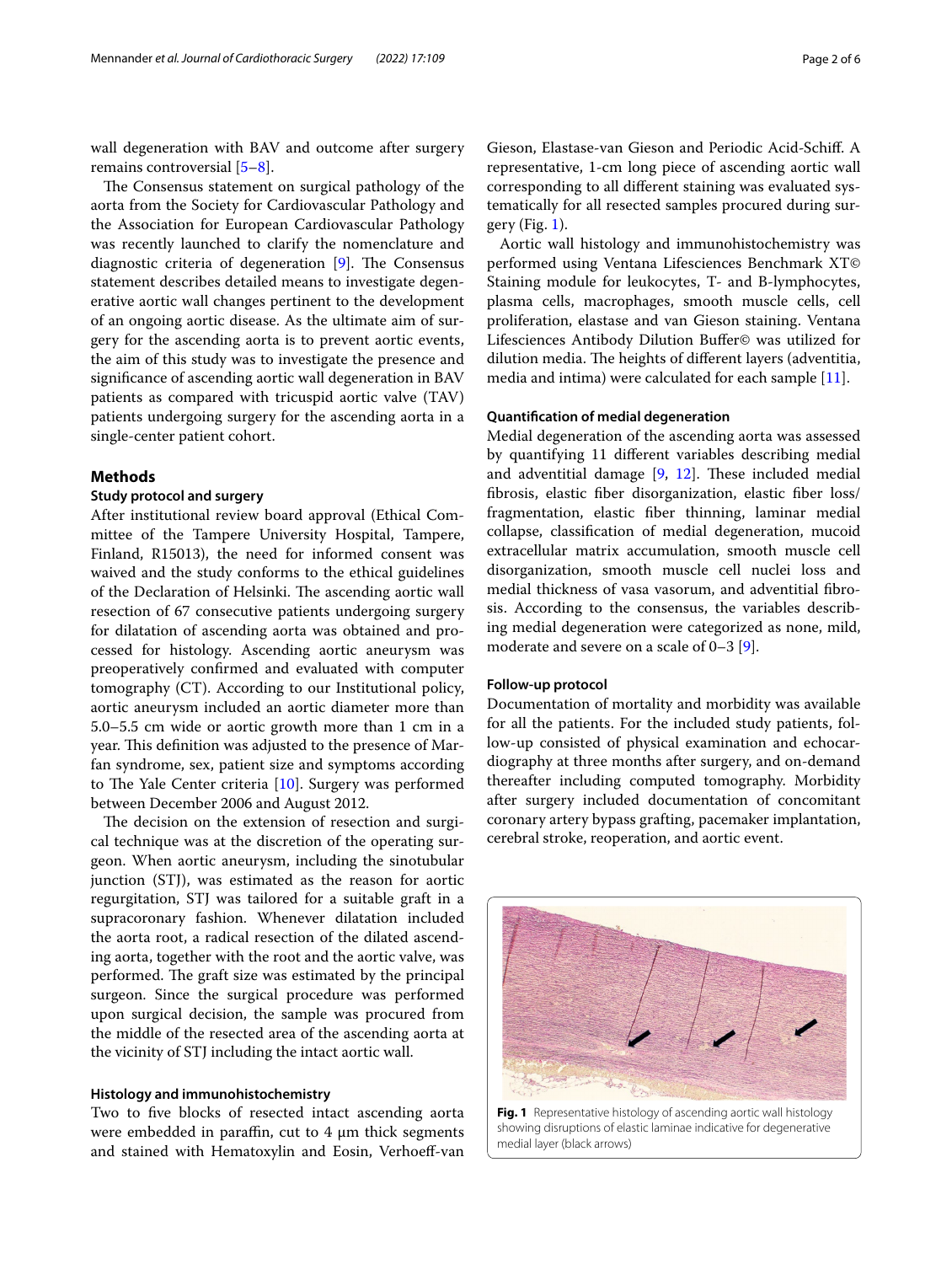# **Statistical analysis**

Continuous variables were expressed as medians including interquartile (IQR), incremental variables of media layer degeneration as means with standard deviations, and were compared using the Mann–Whitney test. Categorical variables were presented as numbers and percentages, and were compared using  $\chi^2$  or Fisher's exact tests. In order to seek clinical relevance associated with immunohistochemistry, the patients were divided into two groups in accordance with the presence of either BAV or TAV. Unadjusted survival was evaluated by Kaplan–Meier analysis with log-rank tests. All analyses were conducted using the IBM SPSS Statistics version 26.0 (IBM Corporation, Armonk, NY, USA) and R 4.1.2 statistical software (R Foundation for Statistical Computing, Vienna, Austria) with *P*<0.05 as the criterion for significance.

## **Results**

# **Patient characteristics**

Patient characteristics are shown on Table [1](#page-2-0). There were 33 patients with BAV and 34 with TAV. The median age for the patients was 66 years (IQR 56–71). Hypertension was frequent in patients with TAV as compared with BAV patients  $(P=0.001)$ . The median aortic diameter was 53 mm (IQR 50–57) in BAV patients and 55 mm (IQR 52–60) in TAV patients  $(P=0.042)$ . Median followup for patients with BAV and TAV was 3.8 years (IQR 3.5–4.1) and 3.7 years (IQR 3.4–3.9), respectively.

#### **Operative technique**

The operative technique is shown on Table [2.](#page-2-1) A mechanical valve was implanted with or without a conduit <span id="page-2-1"></span>**Table 2** Operative details according to surgical evaluation of extension of diseased aorta

|                                               | All patients | BAV      | TAV      | P value |
|-----------------------------------------------|--------------|----------|----------|---------|
|                                               | 67           | 33       | 34       |         |
| Graft replacement of root and ascending aorta |              |          |          |         |
| Mechanical conduit                            | 10 (15%)     | 6(9%)    | 4(6%)    | 0.512   |
| Biological conduit                            | 32 (48%)     | 12 (18%) | 20 (30%) | 0.088   |
| Graft replacement of ascending aorta          |              |          |          |         |
| Mechanical<br>$value + prosthesis$            | 5(8%)        | 5(8%)    | 0        | 0.025   |
| Biological valve + pros-<br>thesis            | 4(6%)        | 3(5%)    | 1(1%)    | 0.356   |
| Prosthesis                                    | 16 (24%)     | 7 (11%)  | 9(13%)   | በ 776   |

BAV = bicuspid aortic valve; TAV = tricuspid aortic valve

Signifcant diferences between groups are in bold

prosthesis in 11 out of 33 (33%) BAV patients as opposed to only 4 out of 34 (12%) TAV patients owing to patient age. Altogether, replacement of the aortic valve, together with an ascending aortic prosthesis, but without replacement of the aortic root, was more frequent in BAV vs TAV patients  $(24\% \text{ vs } 3\%, P=0.013)$ . The aortic valve, the root and the ascending aorta were replaced using a conduit prosthesis in 55% BAV versus 71% TAV patients  $(P=0.212)$ . The ascending aorta only was replaced in 16 patients. Concomitant coronary artery bypass grafting was performed in four BAV and three TAV patients.

<span id="page-2-0"></span>

| <b>Table 1</b> Patient characteristics |
|----------------------------------------|
|                                        |

|                                                  | All patients  | <b>BAV</b>    | <b>TAV</b>     | P value |
|--------------------------------------------------|---------------|---------------|----------------|---------|
| Number of patients                               | 67            | 33            | 34             |         |
| Age (years, interguartile)                       | $66(56 - 71)$ | $64(55 - 72)$ | $68(61 - 71)$  | 0.133   |
| Male, n                                          | 50 (75%)      | 26            | 24             | 0.576   |
| Hypertension, n                                  | 44 (68%)      | 15            | 29             | 0.001   |
| Diabetes, n                                      | 9(14%)        | 3             | 6              | 0.475   |
| Hypercholesterolemia, n                          | 17 (26%)      | 11            | 6              | 0.166   |
| Vasculitis, n                                    | 6(8%)         |               | 5              | 0.198   |
| Arthritis                                        | 6(9%)         | 2             | $\overline{4}$ | 0.673   |
| Asthma, n                                        | 4(6%)         | 0             | $\overline{4}$ | 0.114   |
| Myocardial coronary artery disease, n            | 14 (21%)      |               | $\overline{7}$ |         |
| History of stroke                                | 4(6%)         | 2             | $\overline{2}$ |         |
| Earlier abdominal aorta aneurysm surgery         | 2(3%)         | 0             | 2              | 0.492   |
| Mid-ascending aorta diameter (mm, interquartile) | $54(50-60)$   | 53 (50-57)    | $55(52-60)$    | 0.042   |
| Moderate to severe aortic valve regurgitation, n | 36 (56%)      | 14            | 22             | 0.139   |

BAV = bicuspid aortic valve; TAV = tricuspid aortic valve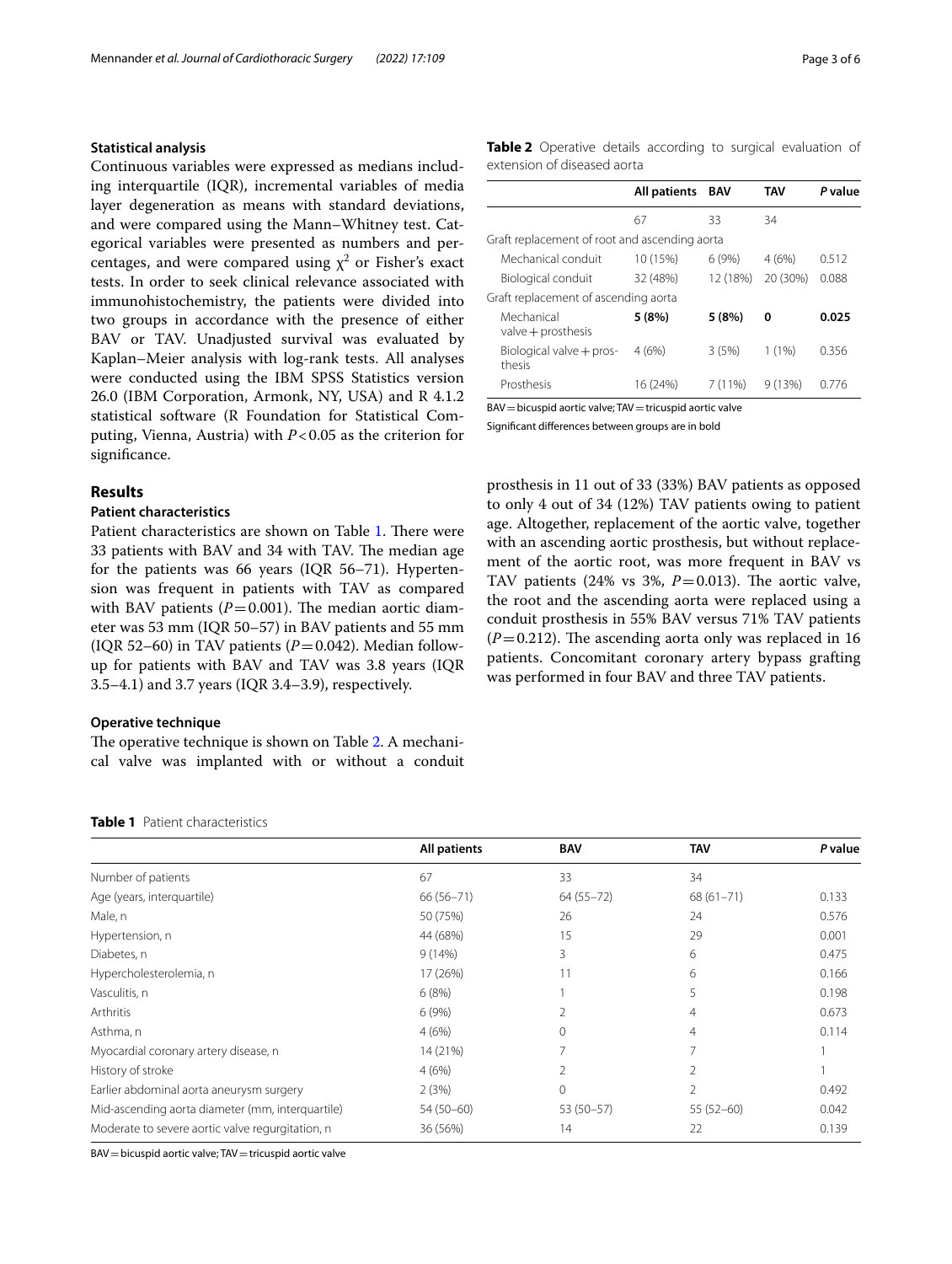<span id="page-3-0"></span>

| <b>Table 3</b> Histology and quantitative immunohistochemistry |              |               |             |                  |  |
|----------------------------------------------------------------|--------------|---------------|-------------|------------------|--|
|                                                                | All patients | <b>BAV</b>    | TAV         | P value          |  |
| Adventitial fibrosis                                           | $0.2 + 0.4$  | $0.1 \pm 0.3$ | $0.2 + 0.4$ | $0.22^{\degree}$ |  |

| Mean $\pm$ standard deviation; BAV = bicuspid aortic valve; TAV = tricuspid aortic valve |
|------------------------------------------------------------------------------------------|
|------------------------------------------------------------------------------------------|

Signifcant diferences between groups are in bold

# **Perioperative fndings, histology and immunohistochemistry**

Mucoid extracellular matrix accumulation

Elastic fber thinning **1.1±1.8 0.6±1.4 1.6±2.0 0.027**

As shown on Table [3,](#page-3-0) medial fbrosis remained less significant in BAV as compared with TAV patients (0.1  $\pm$  0.4 vs.  $0.8 \pm 1.4$ , *P*=0.016, respectively). Elastic fiber thinning was less present in BAV versus TAV patients  $(0.6 \pm 1.4)$ vs.  $1.6 \pm 2.0$ ,  $P = 0.027$ ). Incremental medial degeneration was  $1.7 \pm 0.7$  in BAV as compared with  $2.2 \pm 0.8$  in TAV patients  $(P=0.045)$ . There was a tendency for decreased mucoid extracellular matrix accumulation in BAV as compared with TAV patients  $(4.3\pm0.9 \text{ vs. } 4.9\pm1.2,$ *P*=0.051). Smooth muscle cell nuclei loss was less prominent in BAV as compared with TAV patients  $(2.3 \pm 1.5$ vs.  $3.2 \pm 1.3$ ,  $P = 0.026$ ).

# **Morbidity**

Medial fbrosis **0.5±1.1 0.1±0.4 0.8±1.4 0.016** Elastic fiber disorganization  $1.0 \pm 1.0$   $0.8 \pm 0.9$   $1.1 \pm 1.1$   $0.191$   $0.191$ Elastic fiber loss/fragmentation  $3.6 \pm 1.4$   $3.3 \pm 1.2$   $3.8 \pm 1.6$  0.206<br>
Flastic fiber thinning **0.021 11+18 0.6+14 16+20 0.027** 

Laminar medial collapse  $0.6 \pm 1.3$   $0.3 \pm 0.9$   $0.8 \pm 1.5$  0.184 Classifcation of medial degeneration **1.9±0.8 1.7±0.7 2.2±0.8 0.045**

Smooth muscle cell disorganization 0.6±0.8 0.4±0.7 0.8±0.9 0.8±0.9 0.121 Smooth muscle cell nuclei loss **2.8±1.4 2.3±1.5 3.2±1.3 0.026** Medial thickness of vasa vasorum  $0.2 \pm 0.4$   $0.3 \pm 0.5$   $0.2 \pm 0.4$  0.407

> Two BAV patients received a pacemaker. During followup, one TAV patient had a cerebral stroke, and another TAV patient experienced a B-type aortic dissection. There were no reoperations during follow-up.

<span id="page-3-1"></span>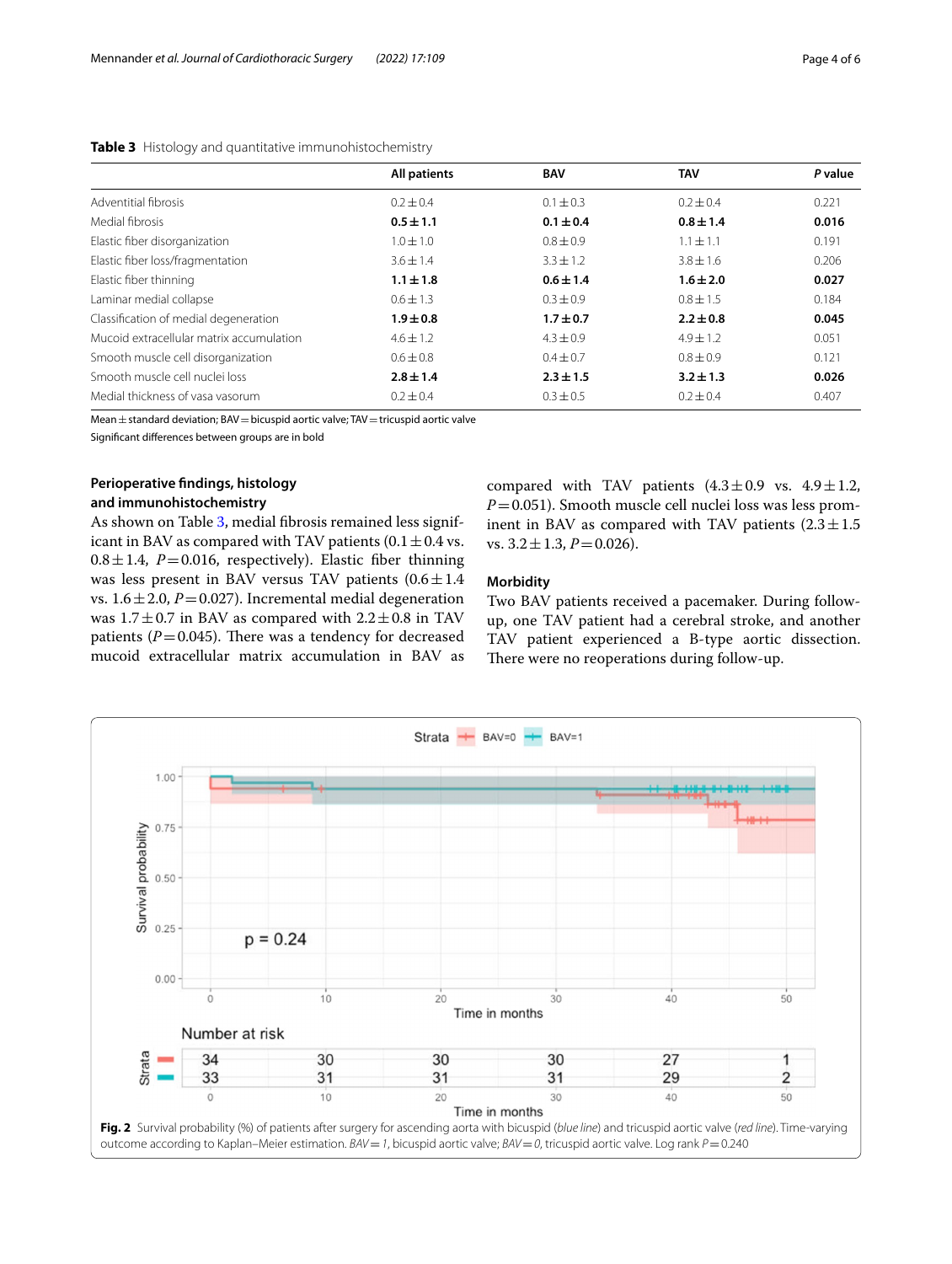### **Survival**

According to Kaplan–Meier analysis (Fig. [2\)](#page-3-1), survival did not signifcantly difer between patients with BAV and TAV ( $log$  rank  $P = 0.240$ ). Two BAV and three TAV patients died during follow-up. Of these, two patients with TAV died during hospitalization.

# **Discussion**

This study shows that less prominent ascending aortic wall degeneration with increased mid-ascending aorta diameter at a relatively younger age characterized patients with BAV as compared with TAV. The Consensus statement on surgical pathology of the aorta from the Society for Cardiovascular Pathology and the Association for European Cardiovascular Pathology provided a valuable diagnostic platform to evaluate the degree of aortic wall degeneration.

Patients undergoing surgery for the ascending aorta have a multifactorial presentation of clinical symptoms [[7,](#page-5-10) [13](#page-5-11)]. Despite diferent patient characteristics, current treatment includes surgical resection of the dilated aortic portion together with surgery for the aortic valve whenever needed. The presence of degenerative histological features would further justify resection of the frail aorta. The detailed evaluation of degenerative aortic wall variables aids objective comparison of diferent aortic diseases associated with aortic valve morphology and may prevent unnecessary resection in those patients without frail aortic wall.

The almost 50% incidence of BAV in patients undergoing surgery for the ascending aorta seems high in this real-life cohort. However, relatively similar or even higher numbers of aortic surgeries have been reported earlier as many BAV patients undergoing aortic valve surgery have an at least 45 mm ascending aortic diameter [[14,](#page-5-12) [15](#page-5-13)], a surgical strategy that complies with current recommendations [\[4](#page-5-3)]. Many BAV patients received a mechanical aortic valve prosthesis since BAV patients underwent aortic surgery at a relatively early age. The asymmetry of the BAV cusps is often refected on the confguration of the ascending aorta; the aortic diameter may considerably difer depending on diferent projections during CT imaging [\[3\]](#page-5-1). A slightly increased asymmetric aortic diameter in BAV patients may not indicate prominent and consistent aortic wall degeneration.

Risk factors for aortic dilatation in general may include hypertension, male sex, family history of aortic aneurysm, and atrial fbrillation; in contrast, diabetes, smoking and coronary artery disease are more controversial risk factors for dilatation of the ascending aorta per se [ $16$ ]. In our study, hypertension and aortic wall degeneration, were statistically more frequent in TAV patients than in those with BAV. The lack of significant difference in age between the patient groups prevents from further speculation whether absolute age correlates with medial degeneration in TAV patients, as previously suggested [[15\]](#page-5-13).

Indeed, aortic wall degeneration- as observed by medial fbrosis, elastic fber thinning, incremental medial degeneration and smooth muscle cell loss of the tissue- was signifcantly less prominent in BAV as compared with TAV patients. This importantly confirms previous studies suggesting for the degenerative features of the ascending aorta found predominantly in TAV patients [[6,](#page-5-15) [8](#page-5-5), [15\]](#page-5-13). Dilatation of the mid-ascending aorta is not solely associated with the presence of bicuspid aortic valve or increased aortic wall degeneration.

# **Conclusions**

Ascending aortic dilatation is not associated with increased aortic wall degeneration in BAV patients as compared with TAV patients. The Consensus statement on surgical pathology of the aorta from the Society for Cardiovascular Pathology and the Association for European Cardiovascular Pathology provides an important diagnostic methodology to evaluate the degree of degeneration of the ascending aorta and may correct misconceptions related with aortic valve configuration. This study suggests that the same surgical strategy of resection of the dilated ascending aorta may apply to both patients with either BAV or TAV.

# **Limitations**

This study represents a real-life single-center contemporary cohort. The limitations of this study include the small number of patients with a relatively short follow-up, and aortic wall histology is obviously only available in patients that underwent surgery.

#### **Abbreviations**

BAV: Bicuspid aortic valve; IQR: Interquartile range; TAV: Tricuspid aortic valve.

**Acknowledgements**

Not applicable.

#### **Author contributions**

AM analyzed, interpreted the results and was a major contributor in writing the manuscript. IK and SP analyzed and interpreted the results after histological examination of the data. TP interpreted the results after histological examination of the data. All authors read and approved the fnal manuscript.

#### **Funding**

This work was supported by research funding from The Competitive State Research Financing of the Expert Responsibility area of Tampere University Hospital, Tuberculosis Foundation, The Finnish Heart Association, and The Finnish Cultural Foundation.

## **Availability of data and materials**

The datasets used and analyzed during the current study are available from the corresponding author on reasonable request.